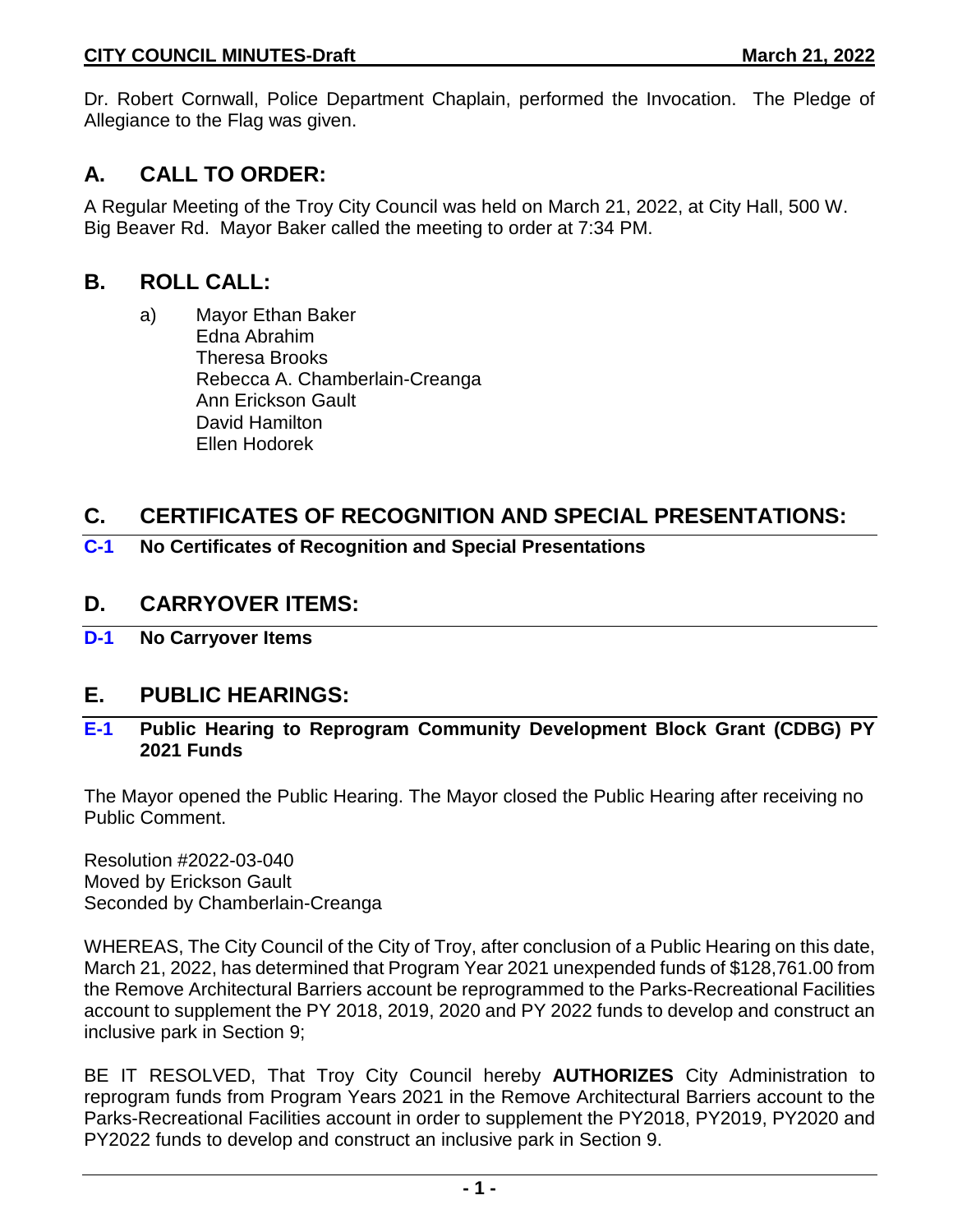Yes: All-7

No: None

#### **MOTION CARRIED**

- **F. PUBLIC COMMENT FOR ITEMS ON THE AGENDA FROM TROY RESIDENTS AND BUSINESSES:**
- **G. CITY COUNCIL/CITY ADMINISTRATION RESPONSE/REPLY TO PUBLIC COMMENT FOR ITEMS ON THE AGENDA FROM TROY RESIDENTS AND BUSINESSES:**
- **H. POSTPONED ITEMS:**
- **H-1 No Postponed Items**

### **I. REGULAR BUSINESS:**

- **I-1 Board and Committee Appointments: a) Mayoral Appointments – None; b) City Council Appointments – None**
- **a) Mayoral Appointments: None**
- **b) City Council Appointments: None**
- **I-2 Board and Committee Nominations: a) Mayoral Nominations – None; b) City Council Nominations – Traffic Committee**
- **a) Mayoral Nominations: None**
- **b) City Council Nominations:**

Resolution #2022-03-041 Moved by Erickson Gault Seconded by Hamilton

RESOLVED, That Troy City Council hereby **FORWARDS** the following nominated person(s) to serve on the Boards and Committees as indicated to the next Regular City Council Meeting for action:

### **Traffic Committee**

Appointed by Council 7 Regular Members 3 Year Term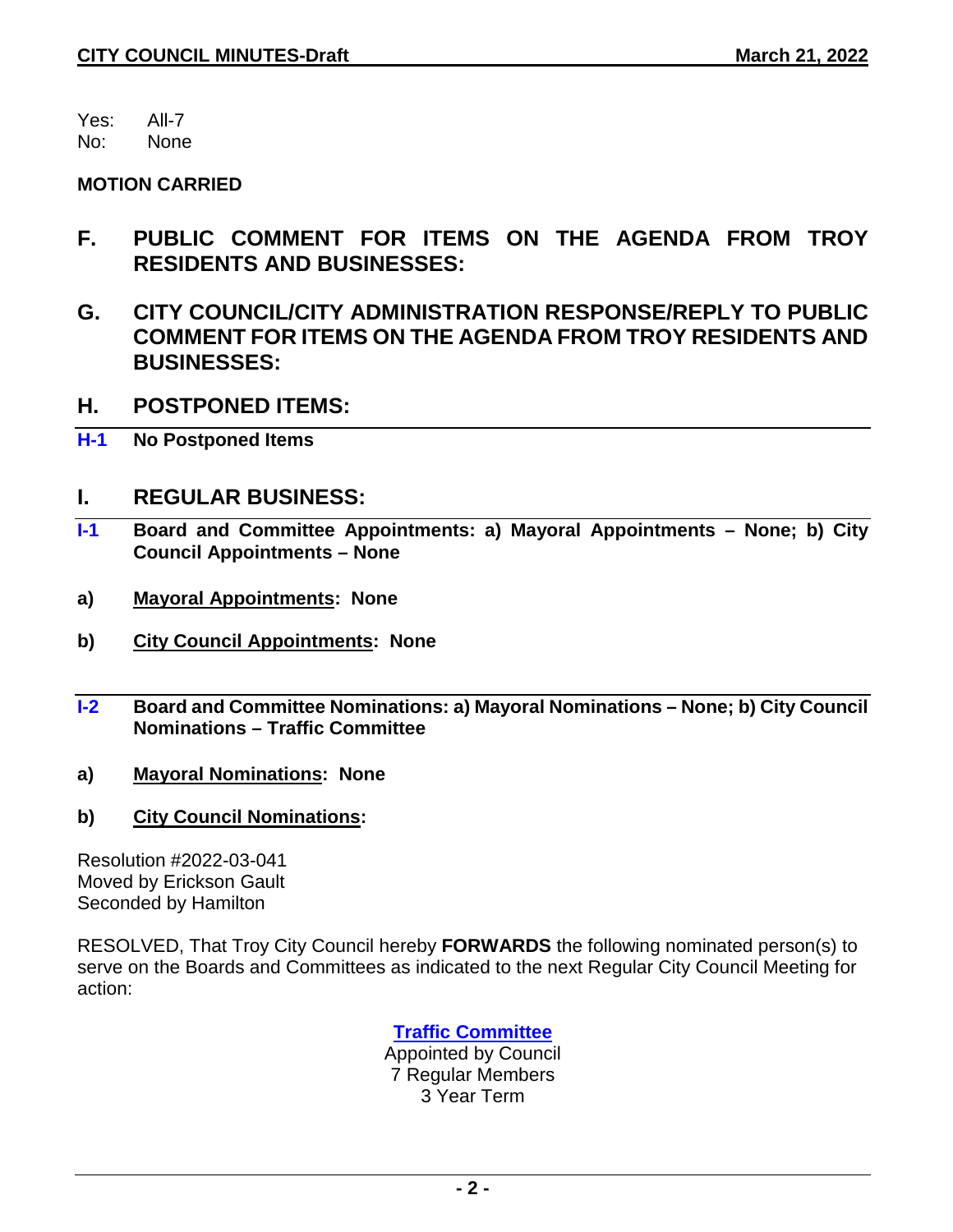#### **Nominations to the Traffic Committee**:

# **Term Expires: 1/31/2025 Cindy Nurak**

Term currently held by: Cindy Nurak

Yes: All-7 No: None

#### **MOTION CARRIED**

#### **I-3 No Closed Session Requested**

#### **I-4 Bid Waiver – ACCUTAB Tablets** *(Introduced by: Brian Goul, Recreation Director)*

Resolution #2022-03-042 Moved by Hodorek Seconded by Abrahim

RESOLVED, That Troy City Council hereby **WAIVES** the bid process and **AWARDS** a contract for nine (9) months to supply ACCUTAB tablets and to provide chlorine feeder cleaning services for the pools at the Troy Family Aquatic Center and Troy Community Center to the sole source provider *Aquatic Source of Commerce Township, MI,* at a price of \$195.00 for a 60 lb. bucket, with the contract expiring December 31, 2022.

Yes: All-7 No: None

#### **MOTION CARRIED**

**I-5 Bid Waiver – MSA G1 SCBA Batteries – Fire Department** *(Introduced by: Chuck Riesterer, Fire Chief)*

Resolution #2022-03-043 Moved by Hamilton Seconded by Brooks

RESOLVED, That in the best interest of the City, Troy City Council hereby **WAIVES** the formal bid process and **AWARDS** a contract to the sole authorized distributor of MSA SCBA and SCBA accessories in Oakland County, MI, *Apollo Fire Equipment Company of Romeo, MI,* for the purchase of MSA G1 rechargeable batteries and MSA G1 battery charging stations for an estimated total cost of \$65,689.32, as detailed in the attached quote.

Yes: All-7 No: None

#### **MOTION CARRIED**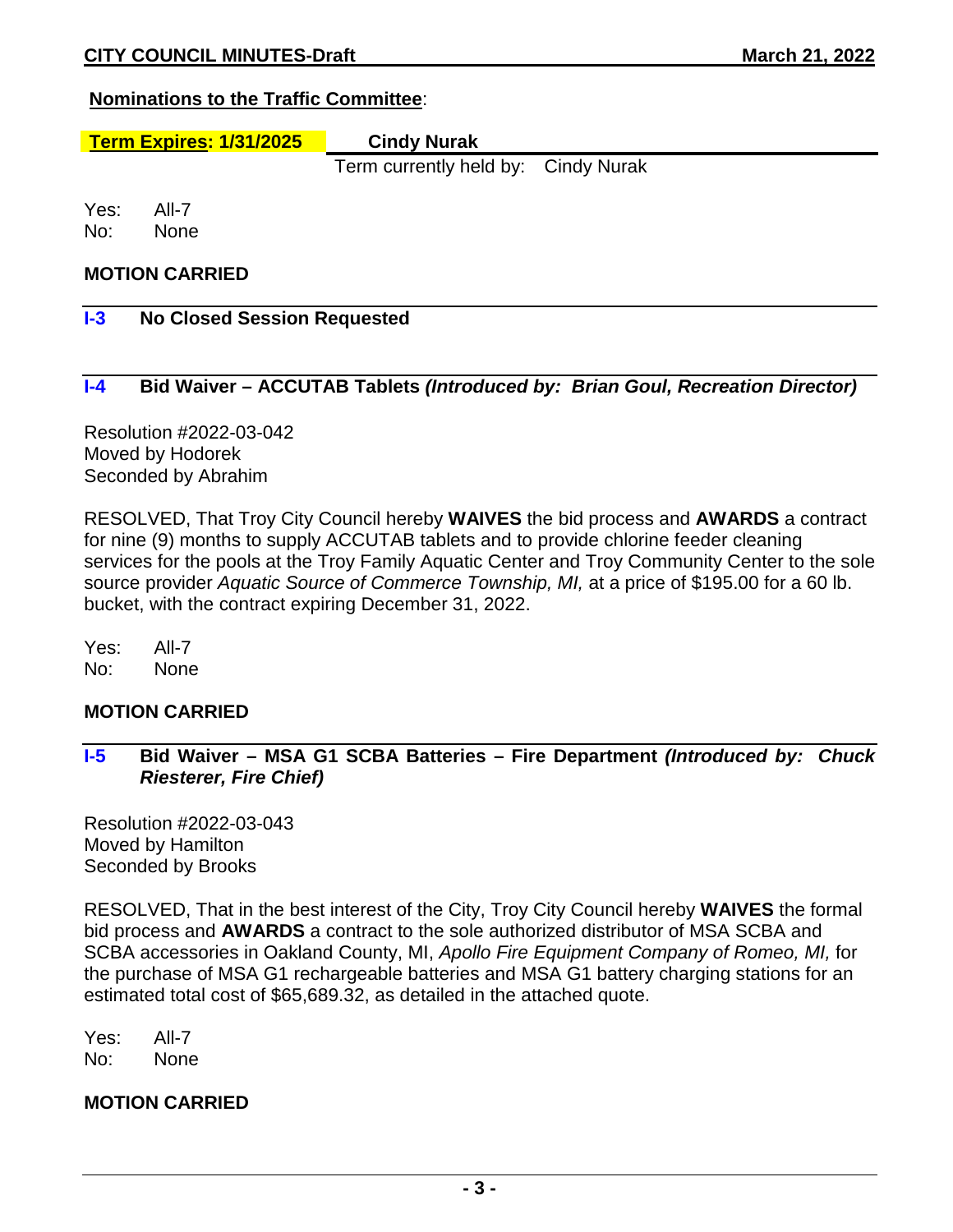**I-6 Standard Purchasing Resolution 2: Low Bidder Meeting Specifications – Sylvan Glen Lake Park Improvements; Standard Purchasing Resolution 5: Approval to Expend Budgeted Funds – Sylvan Glen Lake Park Improvements – Construction Administration and Budget Amendment** *(Introduced by: Kurt Bovensiep, Public Works Director)*

This item was pulled from the Agenda at the request of City Administration.

#### **I-7 2022 City Council Meeting Schedule** *(Introduced by: Mark F. Miller, City Manager)*

Resolution #2022-03-044 Moved by Baker Seconded by Hamilton

RESOLVED, That Troy City Council **SCHEDULES** a Special Meeting at 6:00 PM on Monday, April 25, 2022 for Troy Downtown Development Authority (TDDA) landscaping.

BE IT FURTHER RESOLVED, That Troy City Council **MAY RESCHEDULE** and/or **SCHEDULE** additional Special Meetings in accordance with the City Charter and Michigan Open Meetings Act.

Yes: All-7 No: None

#### **MOTION CARRIED**

### **J. CONSENT AGENDA:**

### **J-1a Approval of "J" Items NOT Removed for Discussion**

Resolution #2022-03-045-J-1a Moved by Abrahim Seconded by Brooks

RESOLVED, That Troy City Council hereby **APPROVES** all items on the Consent Agenda as presented.

Yes: All-7 No: None

#### **MOTION CARRIED**

## **J-1b Address of "J" Items Removed for Discussion by City Council**

#### **J-2 Approval of City Council Minutes**

Resolution #2022-03-045-J-2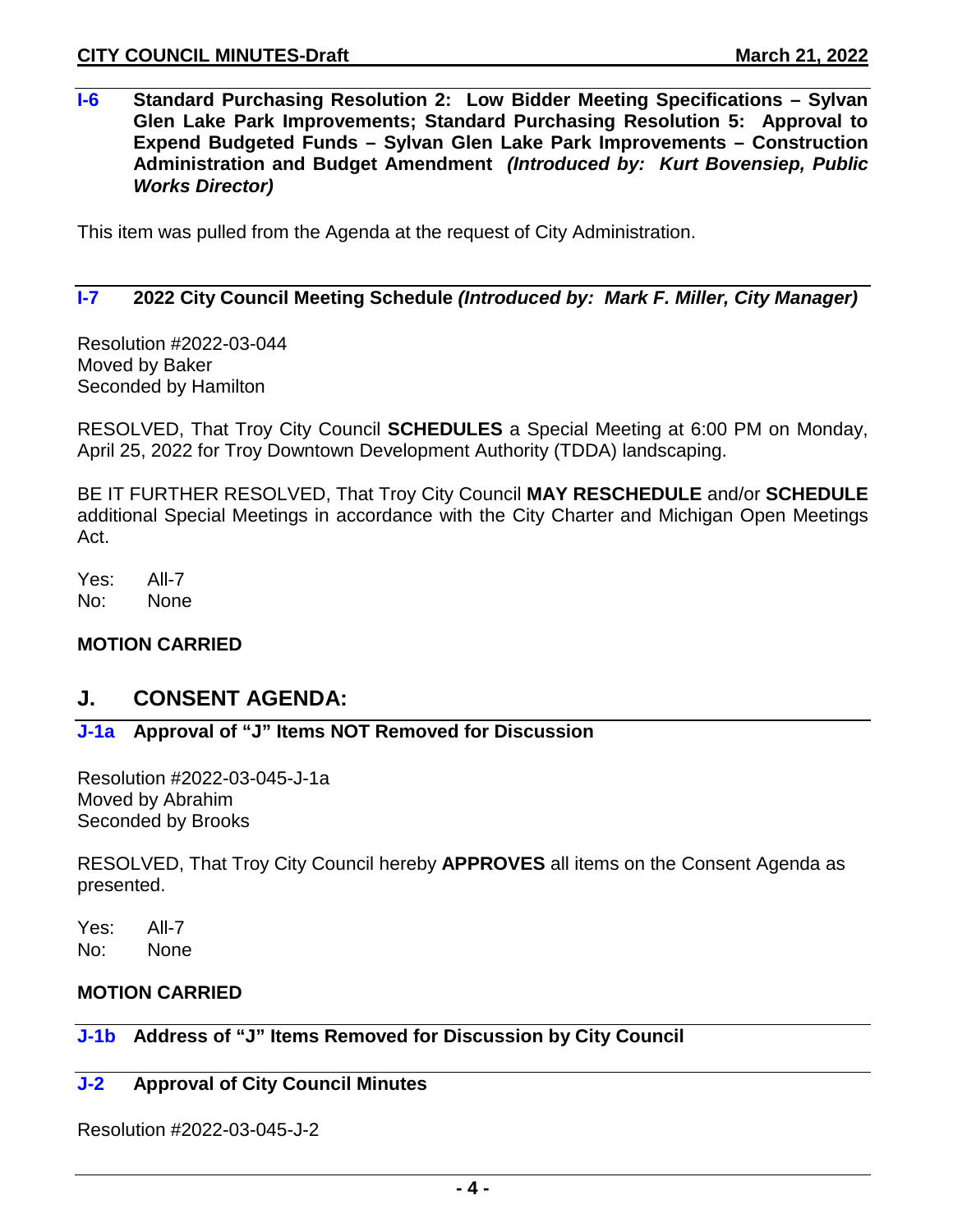RESOLVED, That Troy City Council hereby **APPROVES** the following Minutes as submitted:

- a) Special City Council Minutes-Draft March 12, 2022
- b) City Council Minutes-Draft March 14, 2022

#### **J-3 Proposed City of Troy Proclamations:**

Resolution #2022-03-045-J-3

a) Proclamation for National Public Safety Telecommunications Week – April 10-16, 2022

#### **J-4 Standard Purchasing Resolutions:**

**a) Standard Purchasing Resolution 1: Award to Low Bidder – Contract 21-06 – Square Lake and Coolidge Pavement Rehabilitation**

Resolution #2022-03-045-J-4a

RESOLVED, That Troy City Council hereby **AWARDS** Contract No. 21-06, Square Lake and Coolidge Pavement Rehabilitation, to *Cadillac Asphalt LLC, 51777 Twelve Mile Road, Wixom, MI 48393,* for their low bid of \$1,961,000.00.

BE IT FURTHER RESOLVED, That the award is **CONTINGENT** upon the contractor's submission of proper contract and bid documents, including bonds, insurance certificates and all specified requirements, and if additional work is required, such additional work is **AUTHORIZED** in an amount not to exceed 25% of the total project cost.

#### **b) Standard Purchasing Resolution 1: Award to Low Bidder – Contract 22-01 – NW Section 18 Pavement Rehabilitation**

Resolution #2022-03-045-J-4b

RESOLVED, That Troy City Council hereby **AWARDS** Contract No. 22-01, NW Section 18 Pavement Rehabilitation, to *Hutch Paving, Inc., 3000 E 10 Mile Road, Warren, MI 48091,* for their low bid of \$918,640.00.

BE IT FURTHER RESOLVED, That the award is **CONTINGENT** upon the contractor's submission of proper contract and bid documents, including bonds, insurance certificates and all specified requirements, and if additional work is required, such additional work is **AUTHORIZED** in an amount not to exceed 25% of the total project cost.

#### **c) Standard Purchasing Resolution 4: OMNIA Partners Purchasing Cooperative – KIP 660 Series Large Format Reprographic System – Engineering Department**

Resolution #2022-03-045-J-4c

RESOLVED, That in the best interest of the City, Troy City Council hereby **APPROVES** the purchase of one (1) new KIP 660 series large format reprographic system and ongoing maintenance, from *Toshiba Business Solutions of Troy, MI,* through the OMNIA Partners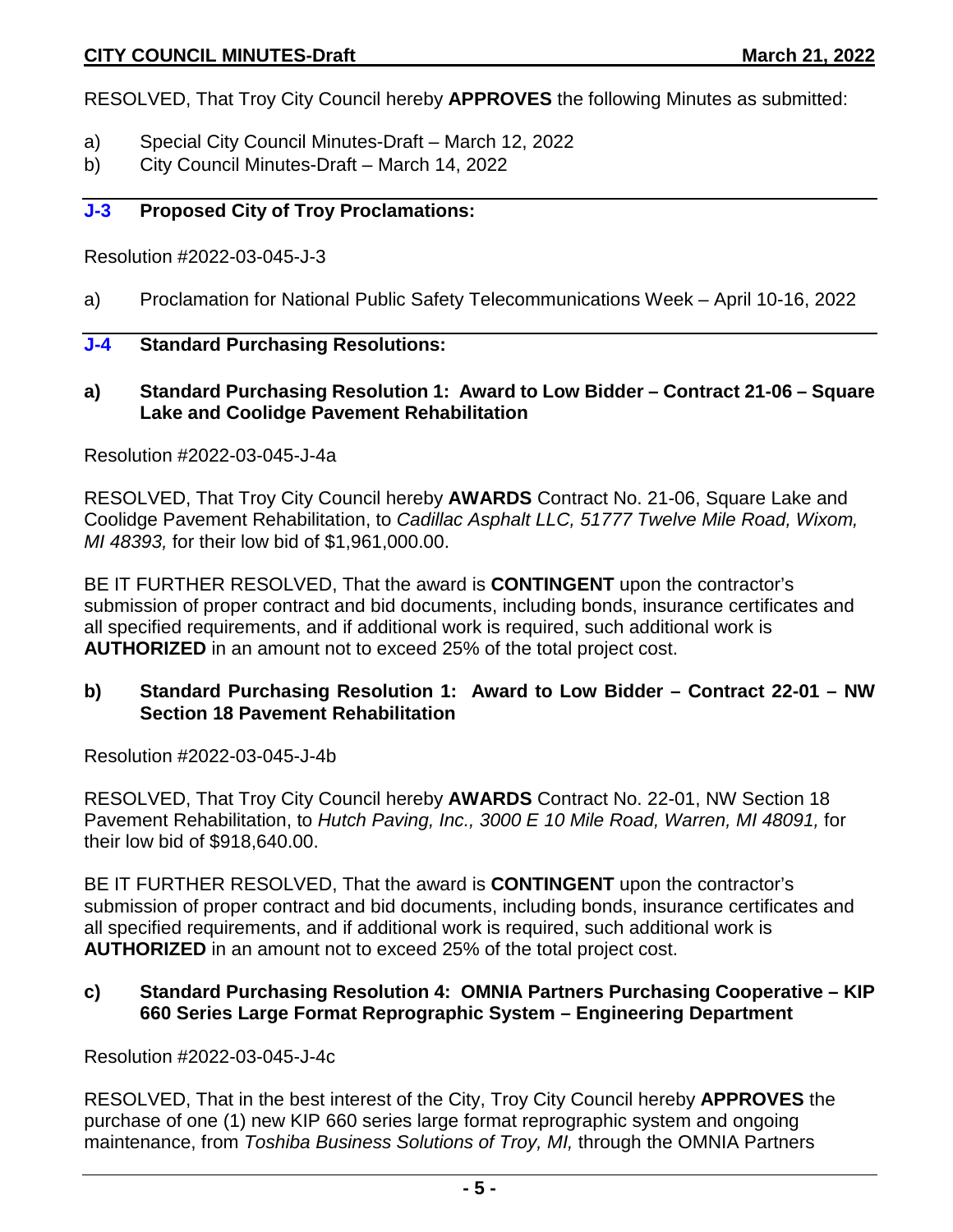Cooperative Contract #R191103 for an estimated cost of \$21,776.00 per the attached quote, a copy of which shall be **ATTACHED** to the original Minutes of this meeting.

BE IT FURTHER RESOLVED, That the award is **CONTINGENT** upon contractor's submission of properly executed contract documents, including insurance certificates and all other specified requirements.

#### **d) Standard Purchasing Resolution 2: Award to Sole Bidder Meeting Specifications – Mosquito Control Services**

Resolution #2022-03-045-J-4d

RESOLVED, That Troy City Council hereby **AWARDS** a three (3) year contract to provide seasonal requirements for Mosquito Control to the sole bidder; *Vector Disease Control International* of *Little Rock, Arkansas*, for an estimated total annual cost of \$36,350 for 2022, \$37,475 for 2023, and \$38,600 for 2024; not to exceed budgetary limitations at the unit prices contained in the bid tabulation, a copy of which shall be **ATTACHED** to the original Minutes of this meeting, with the contract expiring December 31, 2024.

BE IT FURTHER RESOLVED, That the award is **CONTINGENT** upon the contractor's submission of properly executed bid and proposal documents, including insurance certificates and all other specified requirements.

### **e) Standard Purchasing Resolution 2: Award to Low Bidders Meeting Specifications – Mowing and Yard Assistance Services**

#### Resolution #2022-03-045-J-4e

RESOLVED, That Troy City Council hereby **AWARDS** contracts for seasonal requirements of lawn and yard services for Troy residents using the Home Chore Program with an option to renew for one (1) additional season to the low total bidder, *Zimmerman Lawn & Snow of Roseville, MI*, as the primary contractor, and *Brantley Development, LLC of Inkster, MI,* as secondary contractor at unit prices contained in the bid tabulation opened March 3, 2022; a copy of which shall be **ATTACHED** to the original Minutes of this meeting; contract to expire December 31, 2023.

BE IT FURTHER RESOLVED, That the award is **CONTINGENT** upon the contractors' submission of properly executed bid and proposal documents, including insurance certificates and all other specified requirements.

#### **f) Standard Purchasing Resolution 2: Award to Low Bidder Meeting Specifications – Fertilizer/Herbicide Application Services**

Resolution #2022-03-045-J-4f

RESOLVED, That Troy City Council hereby **AWARDS** a three (3) year contract for Fertilizer/Herbicide Application Services to the low bidder meeting specifications, *Green Meadows Lawnscape, Inc. of Rochester Hills, MI,* for an estimated annual cost of \$26,470.40, at prices contained in the bid tabulation opened March 10, 2022, a copy of which shall be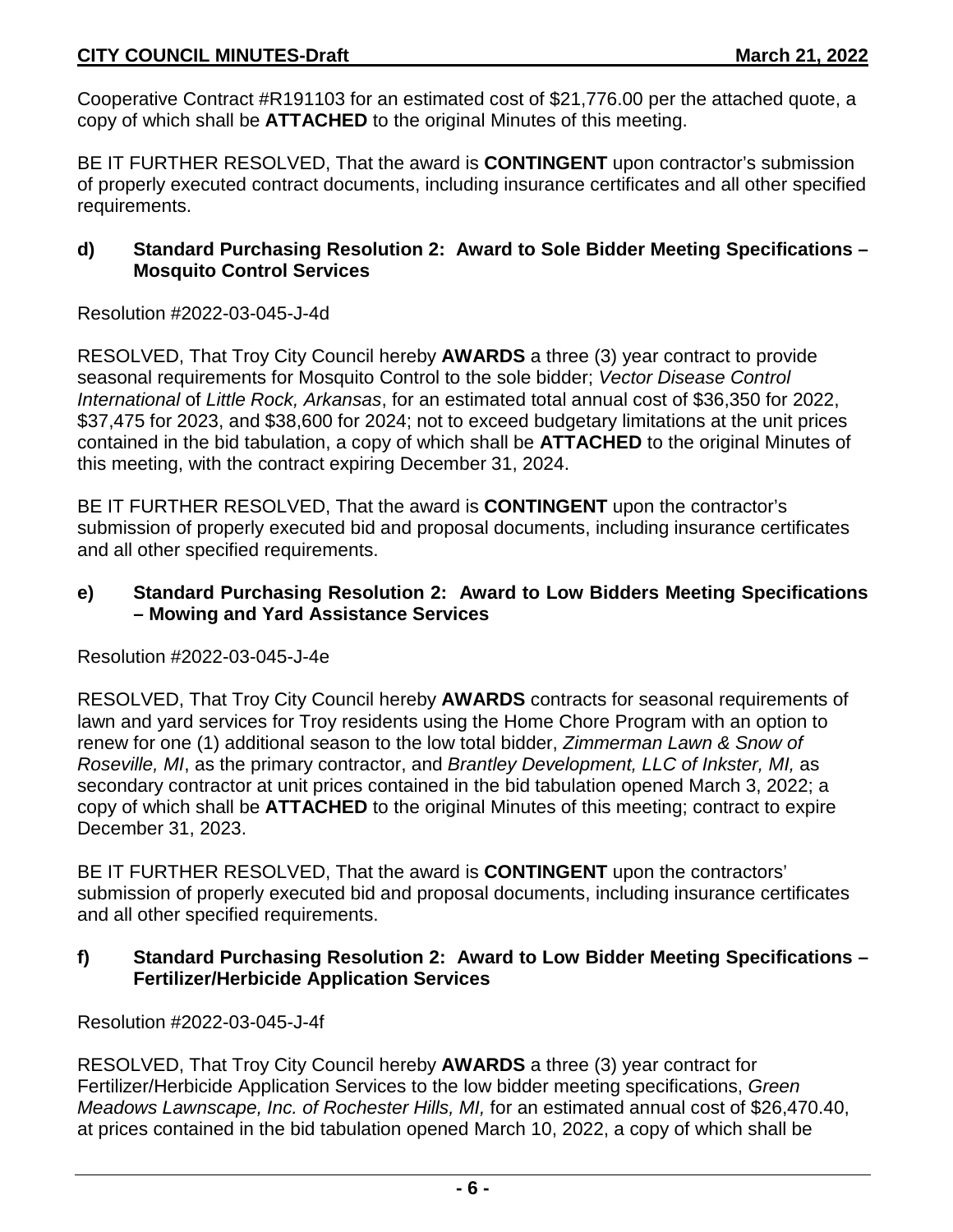**ATTACHED** to the original Minutes of this meeting, not to exceed budgetary limitations, with the contract expiring December 31, 2024.

BE IT FURTHER RESOLVED, That the contract is **CONTINGENT** upon contractor's submission of properly executed bid and contract documents, including insurance certificates and all other specified requirements.

#### **J-5 Traffic Committee Recommendations and Minutes – March 16, 2022**

Resolution #2022-03-045-J-5

#### **4. Request for Traffic Control – Ellery Drive at Rangemore Drive**

RESOLVED, That the intersection of Ellery Drive at Rangemore Drive be **MODIFIED** from NO traffic control to a STOP sign on the Ellery Drive approach to the intersection.

#### **5. Request for Traffic Control – Midvale Drive at Ludstone Drive**

RESOLVED, That the intersection of Midvale Drive at Ludstone Drive be **MODIFIED** from NO traffic control to a STOP sign on the Midvale Drive approach to the intersection.

#### **J-6 Request for Acceptance of a Permanent Easement from Mohamad Hussein and Nasrine Boutari, Sidwell #88-20-27-481-012**

Resolution #2022-03-045-J-6

RESOLVED, That Troy City Council hereby **ACCEPTS** a permanent easement for storm sewers and surface drainage from Mohamad Hussein and Nasrine Boutari, owners of the property having Sidwell #88-20-27-481-012.

BE IT FURTHER RESOLVED, That the City Clerk is hereby **DIRECTED** to **RECORD** the permanent easement with Oakland County Register of Deeds, a copy of which shall be **ATTACHED** to the original Minutes of this meeting.

### **K. MEMORANDUMS AND FUTURE COUNCIL AGENDA ITEMS:**

#### **K-1 Announcement of Public Hearings: None Submitted**

**K-2 Memorandums (Items submitted to City Council that may require consideration at some future point in time): None Submitted**

# **L. PUBLIC COMMENT FOR ITEMS NOT ON THE AGENDA FROM TROY RESIDENTS AND BUSINESSES:**

Aaron Dylewski Commented on the need for elevated pathways along Big Beaver Rd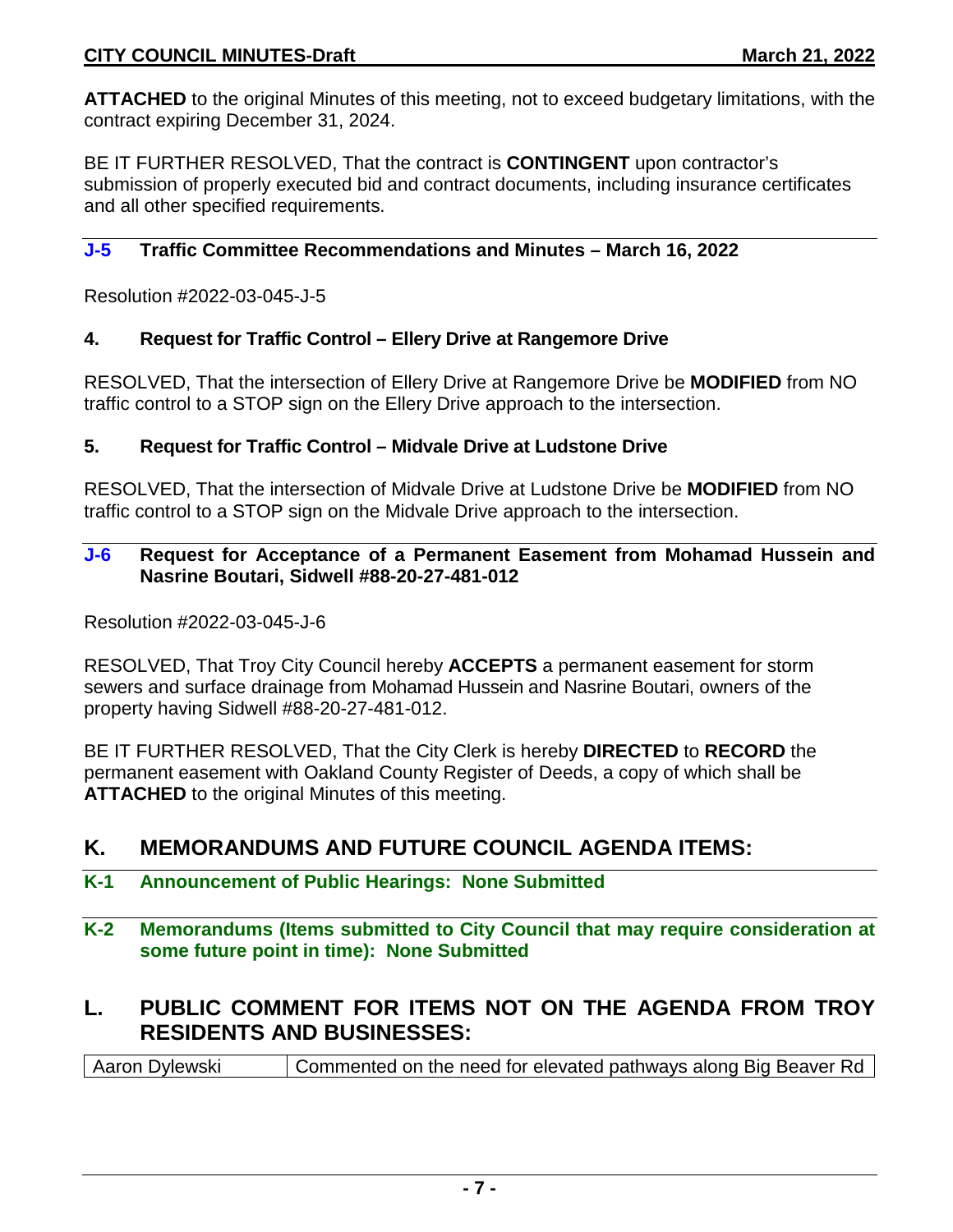## **M. CITY COUNCIL/CITY ADMINISTRATION RESPONSE/REPLY TO PUBLIC COMMENT FOR ITEMS NOT ON THE AGENDA FROM TROY RESIDENTS AND BUSINESSES:**

### **N. COUNCIL REFERRALS:**

**Items Advanced to the City Manager by the Mayor and City Council Members for Placement on the Agenda**

**N-1 No Council Referrals**

### **O. REPORTS:**

- **O-1 Minutes – Boards and Committees:**
- a) Planning Commission-Final February 22, 2022

Noted & Filed

#### **O-2 Department Reports:**

- a) Troy Historical Society Annual Report for Fiscal Year Ending 2021 and Financial Statements for Fiscal Year Ending 2020 and 2021
- b) Troy Public Library Eliminating Late Fines

Noted & Filed

### **O-3 Letters of Appreciation: None Submitted**

#### **O-4 Proposed Proclamations/Resolutions from Other Organizations: None Submitted**

### **P. COUNCIL COMMENTS:**

### **P-1 Council Comments**

Council Member Hamilton commented that two weeks from tonight is the first Budget Study Session at 6:00 PM. He encouraged residents to attend the meeting, or watch it from home, to learn about how the City Council is planning to invest in our City.

Council Member Chamberlain-Creanga commented that she and some other members of City Council attended the Michigan Municipal League Capital Conference recently. She said she is looking forward to the budget discussions. She commented that she was honored to be on a panel to discuss women's resilience in local government.

Council Member Chamberlain-Creanga commented that she will be traveling to eastern Europe to help work with Ukraine refugees who have fled the conflict there. She shared stories of Troy residents and family members who are donating money or selling items and donating the proceeds towards initiatives in Ukraine.

Council Member Chamberlain-Creanga commended global businesses in Troy who have made decisions to change their business operations with Russia during the Ukraine conflict.